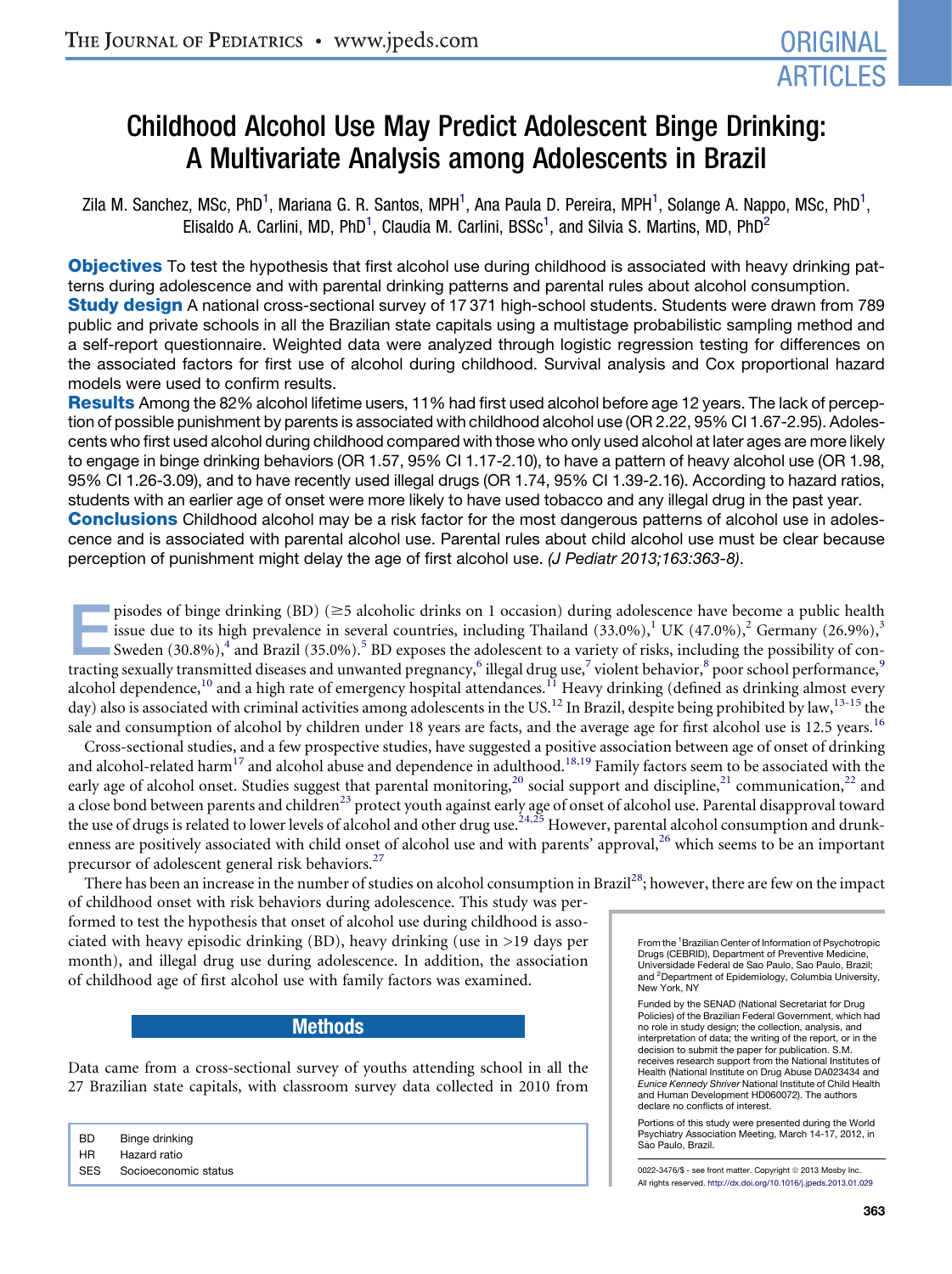a sample of the cities' private and public schools. The study's target population was designed as a representative multistage probabilistic sample of high school students (10th-12th grades) in these schools, with a 2-step random selection process. A total of 789 schools participated in this study, with a school response rate of 86%. The sample size considered a maximum relative error of 10% and a 95% CI for a variation of 50%. The student response rate was 79.2% (20.5% were absent on the day of the survey and 0.3% refused to participate). Ninety-eight questionnaires were excluded from the analysis for having a positive answer for a fictitious drug. The present study was limited to high school students aged 13-18 years (17 371 students).

Some participants had missing or invalid responses to key study variables. For this reason, the effective sample size for the present investigation, and the proportion of designated participants with useable data for lifetime alcohol use, is 17 366 (99.9%). Among lifetime users of alcohol (14 146 students), 72.5% had answered the question about the age of onset of alcohol use, allowing logistic regression and Cox proportional hazard estimates.

Anonymous standardized paper-and-pencil questionnaire data were gathered by a trained team of interviewers who worked in the classroom without a teacher present. A questionnaire, with closed form questions adapted from stan-dardized World Health Organization items<sup>[29](#page-5-0)</sup> and the European School Survey Project on Alcohol and Other Drugs questionnaire,<sup>[30](#page-5-0)</sup> was used. In average, it took 40 minutes for students to complete the questionnaire.

The protocol was reviewed and approved by the Universidade Federal de São Paulo Research Ethics Committee (Protocol 0348/08), with provisions for participants to participate anonymously, to decline to participate, to leave questions unanswered, or to interrupt their participation at any time.

## Measures

Key Response Variable. The key response variable in this study was age of onset of alcohol use (in years), using the question, "How old were you when you first tried any alcoholic drinking?" For binary logistic regression, lifetime alcohol users were divided into 2 groups: (1) first tried alcohol before the age of 12 years and (2) first tried alcohol at the age of  $\geq$  12 years. For Cox proportional hazard model, the exact age of first alcohol use was used as the indicator of time, and data from respondents not experiencing the specified outcome (lifetime alcohol use) by the time of the survey were censored. In cases in which the outcome and time-dependent covariate (tobacco use and illicit drug use) occurred during the same year (ties), it was impossible to determine which came first. To avoid imposing a temporal sequence based on a priori assumptions, observations with tied onset were censored just before the year in which the tie occurred.

Covariates under Study. The suspected covariates of central interest were grouped into 3 categories: sociodemographic (age, sex, socioeconomic status [SES]), type of school (private or public), drug use (alcohol, tobacco, and

illicit drug use in the 12 months before the survey [past year use]), and family factors (alcohol use and BD by mother and father and lack of perception of punishment if the student is caught drunk). Questions about alcohol use, tobacco smoking, and illicit drug use were based on the World Health Organization instrument for student drug use survey<sup>[29](#page-5-0)</sup> and had the following structure: "From 1 year until now, that is, in the last 12 months, did you drink any alcoholic beverage?" For the illicit drug variable, we considered  $\geq$  1 use in the past year of  $\geq 1$  of these drugs: cocaine, crack, marijuana, inhalants, ecstasy, and/or lysergic acid diethylamide. BD in the past year was defined as  $\geq$ 1 episode of consumption of  $\geq$ 5 servings of alcoholic beverages on the same occasion, as used in the European School Survey Project on Alcohol and Other Drugs survey. A serving was defined as a 5-oz glass of wine, a 12-oz can of beer, or a 1.5-oz shot of liquor, and the equivalence examples were drawn on the questionnaire to facilitate students' understanding. $30$  Heavy drinking was measured in the 30 days before the survey (drinking in  $\geq$ 19 days in the past month). Frequent drinking was considered the use of alcohol from 5-18 days in the month before the survey.<sup>[29](#page-5-0)</sup>

Alcohol use and BD by parents indicate the perception that the student has of their parents' drinking (eg, Does your mother usually drink? Does your mother usually get drunk?). Lack of perception of punishment (yes or no) is the result of the question: "If your parents have caught you drunk, do you think they would punish you?"

SES was evaluated as indexed in relation to a highly standardized survey assessment of SES known as the Associação Brasileira de Empresas de Pesquisa (Brazilian Association of Research Agencies) index. This index $31$  is based on the educational level of the head of the household, possession of various types of household goods (eg, television sets), and number of housekeepers. This scale was used to sort participants into standardized subgroups labeled A-E (where A was the highest economic strata).

#### Statistical Analyses

Weighted data were analyzed through use of basic contingency tables and logistic regression testing for differences on the associated factors for first use of alcohol during childhood (until 11 years of age) or during adolescence  $(\geq 12)$  years of age). Survival analysis and Cox proportional hazard models were used to confirm results. Then, to investigate a potential pathway between alcohol use and tobacco and illicit drug use, using retrospective reports of age of onset, we used survival analyses methods, followed by Cox proportional hazards models with time-dependent covariates.<sup>32</sup> Hazard ratios (HRs) from Cox proportional hazards models provide estimates of the relative risk of an outcome over time for those with a specified risk factor versus those without the factor.<sup>[33](#page-5-0)</sup>

Analyses were conducted on data weighted to correct for unequal probabilities of selection into the sample. The complex survey design took into account the city and type of school, the school as primary sampling unit, the expansion weight, and the final probability of drawing the student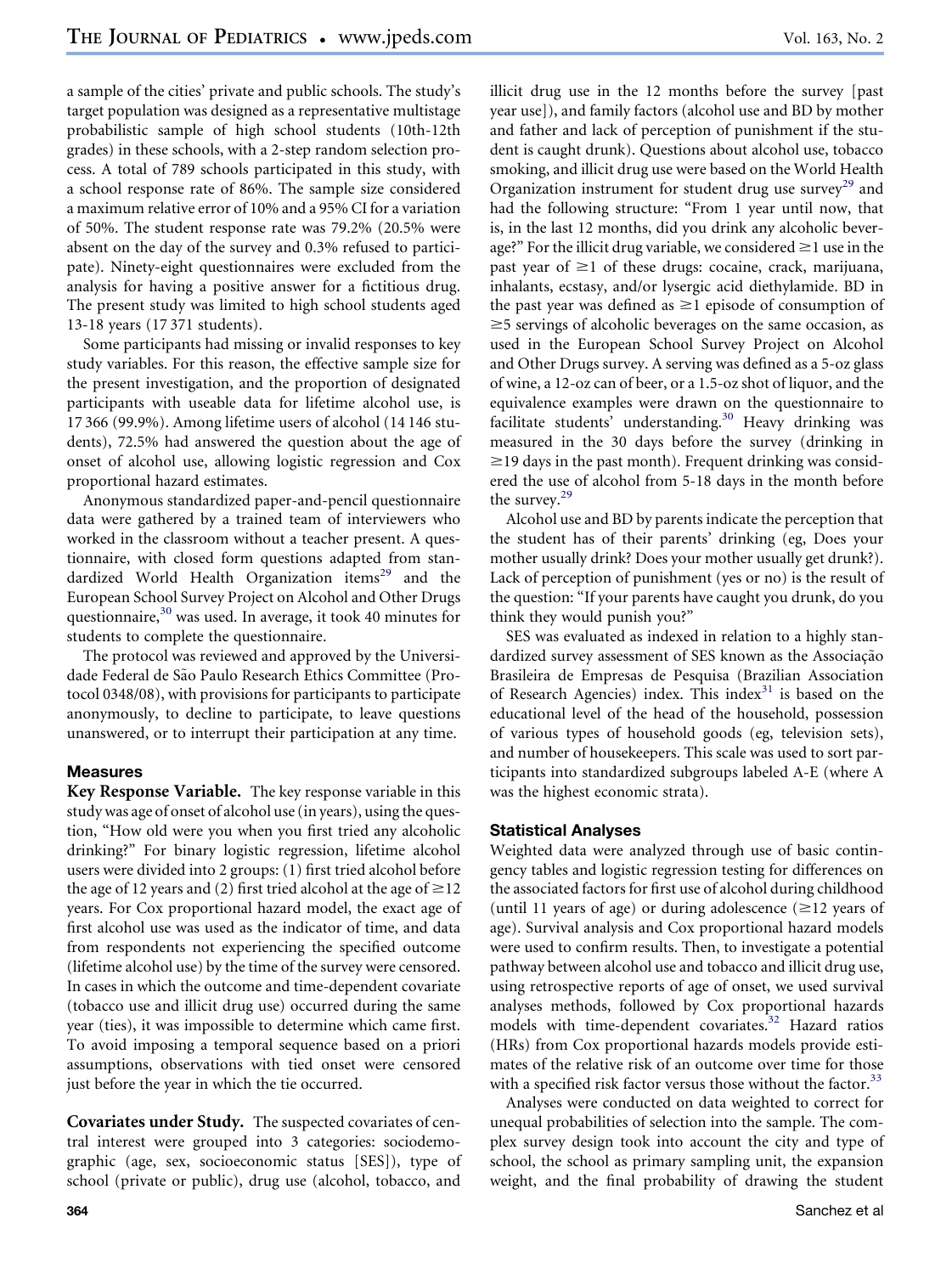| Brazilian state capitals according to sociodemographic characteristics, alcohol/drug use, and family factors |                           |      |           |                   |      |           |         |  |  |
|--------------------------------------------------------------------------------------------------------------|---------------------------|------|-----------|-------------------|------|-----------|---------|--|--|
|                                                                                                              | $\geq$ 12 y (adolescence) |      |           | <12 y (childhood) |      |           |         |  |  |
|                                                                                                              | No.                       | %    | <b>SE</b> | No.               | %    | <b>SE</b> | P       |  |  |
| Sex                                                                                                          |                           |      |           |                   |      |           |         |  |  |
| Male                                                                                                         | 3978                      | 43.6 | 0.8       | 599               | 53.1 | 2.3       | .0001   |  |  |
| Female                                                                                                       | 5175                      | 56.4 | 0.8       | 478               | 46.9 | 2.3       |         |  |  |
| SES*                                                                                                         |                           |      |           |                   |      |           |         |  |  |
| А                                                                                                            | 1658                      | 13.8 | 1.6       | 234               | 18.8 | 2.4       | .008    |  |  |
| B                                                                                                            | 3474                      | 43.2 | 1.1       | 392               | 44.9 | 2.5       |         |  |  |
| C                                                                                                            | 2508                      | 38.9 | 1.3       | 253               | 32.5 | 2.6       |         |  |  |
| D/E                                                                                                          | 288                       | 4.0  | 0.3       | 35                | 3.8  | 0.8       |         |  |  |
| Type of school                                                                                               |                           |      |           |                   |      |           |         |  |  |
| Private                                                                                                      | 3810                      | 22.4 | 1.9       | 521               | 27.5 | 2.5       | .002    |  |  |
| Public                                                                                                       | 5370                      | 77.6 | 1.9       | 559               | 72.5 | 2.5       |         |  |  |
| Past year alcohol use                                                                                        | 7219                      | 79.1 | 0.7       | 861               | 82.8 | 1.6       | .045    |  |  |
| Past year tobacco use                                                                                        | 1662                      | 18.4 | 0.8       | 300               | 30.3 | 2.4       | < .0001 |  |  |
| Past year illicit drug use                                                                                   | 1629                      | 17.2 | 0.7       | 328               | 31.8 | 2.1       | < .0001 |  |  |
| Past year BD                                                                                                 | 3500                      | 38.6 | 1.1       | 566               | 55.2 | 2.6       | < .0001 |  |  |
| Past month heavy drinking <sup>†</sup>                                                                       | 196                       | 2.5  | 0.3       | 67                | 6.6  | 1.1       | .0002   |  |  |
| Past month frequent drinking $\frac{1}{2}$                                                                   | 512                       | 6.0  | 0.5       | 133               | 12.3 | 1.5       | < .0001 |  |  |
| Father usually drinks                                                                                        | 5734                      | 60.6 | 0.9       | 699               | 65.3 | 2.1       | .033    |  |  |
| Mother usually drinks                                                                                        | 3805                      | 40.6 | 1.0       | 482               | 47.6 | 2.2       | .002    |  |  |
| Father usually gets drunk                                                                                    | 1997                      | 21.3 | 0.7       | 276               | 26.3 | 2.0       | .007    |  |  |
| Mother usually gets drunk                                                                                    | 543                       | 5.8  | 0.4       | 84                | 8.3  | 1.4       | .054    |  |  |
| Perception of punishment <sup>§</sup>                                                                        | 511                       | 6.4  | 0.5       | 136               | 14.9 | 1.7       | < .0001 |  |  |

<span id="page-2-0"></span>Table I. Descriptive statistics and bivariate analysis of first alcohol use among 10 260 high school students in the 27

\*Social rank is defined according to Associação Brasileira de Empresas de Pesquisa (Brazilian Association of Research Agencies's) classification, where A is the richest socioeconomic stratum and E is the poorest. Stratum is a proxy for monthly family income:  $A \geq$ US\$7500; B, US\$2200-US\$7499; C, US\$750-US\$2199; D, US\$350-US\$749; E, US\$235-US\$344, considering the conversion rate  $USS1 = RS2$ 

 $\dagger$ Drinking  $\geq$ 20 d/mo.

zDrinking 5-19 d/mo.

§Lack of perception of punishment if parents caught the student drunk.

who answered the questionnaire. All the independent variables presented in Table I were tested in the models of logistic regression and Cox proportional hazard models. Tables II and [III](#page-3-0) present only the estimates for significant results (final model).

Analyzes were performed using Stata Version 11 (Stata-Corp, College Station, Texas), with set procedures to address variance estimation under the complex sample design. Results are presented as weighted proportions, crude ORs, adjusted ORs, crude HRs, adjusted HRs, and 95% CIs.

## Results

Among the 17 366 students who answered the question about lifetime alcohol use, 81.7% (14 146 students) (95% CI 80.5%-82.7%) declared that they have tried alcohol at least once in their lifetime. Among the alcohol lifetime users, 10.9% (95% CI 10.0%-11.8%) had first used alcohol before age 12 years (1080 students).

Descriptive statistics of the 2 groups (alcohol onset before or after 12 years) and bivariate analysis showed an association between earlier age of onset and risky alcohol and other drug use during the high school years (Table I). BD, frequent drinking, and heavy drinking were more prevalent among students who first used alcohol before age 12 years. For example, BD in the past year was reported by 38.6% of the students who first used alcohol at age >12 years, and it was reported by 55.2% of the students who have first used alcohol at an earlier age ( $P < .0001$ ). Heavy drinking is 3 times more prevalent among students who first used

| Table II. Results of logistic regression estimates for childhood onset of alcohol use $(\langle 12 \gamma \rangle)$ among 9807 high school |
|--------------------------------------------------------------------------------------------------------------------------------------------|
| students in the 27 Brazilian state capitals                                                                                                |

|                                                    | <b>Crude OR</b> | 95% CI        |         | <b>Adiusted OR</b> | 95% CI        |         |
|----------------------------------------------------|-----------------|---------------|---------|--------------------|---------------|---------|
| Past month frequent drinking*                      | 2.19            | $.65 - 2.89$  | < .0001 | 1.56               | $1.15 - 2.13$ | .005    |
| Past month heavy drinking+                         | 2.74            | 1.78-4.23     | < .0001 | 1.98               | 1.26-3.09     | .003    |
| Past year BD                                       | l.95            | .57-2.43      | < .0001 | 1.57               | $1.17 - 2.10$ | .002    |
| Past year illicit drug use                         | 2.23            | 1.83-2.73     | < .0001 | 1.74               | 1.39-2.16     | < .0001 |
| Perception of punishment <sup><math>F</math></sup> | 2.56            | $2.00 - 3.28$ | < 0001  | 2.22               | 1.67-2.95     | < .0001 |
| Age                                                | 0.72            | $0.66 - 0.80$ | < 0001  | 0.64               | $0.59 - 0.71$ | < .0001 |
| Female                                             | 0.68            | $0.56 - 0.82$ | < .0001 | 0.72               | $0.58 - 0.87$ | .001    |

Data presented as adjusted and crude ORs and 95% CIs for the variables that remained significant in the final model.

\*Drinking 5-19 d/mo.

 $\dagger$ Drinking  $\geq$ 20 d/mo.

zLack of perception of punishment if parents caught the student drunk.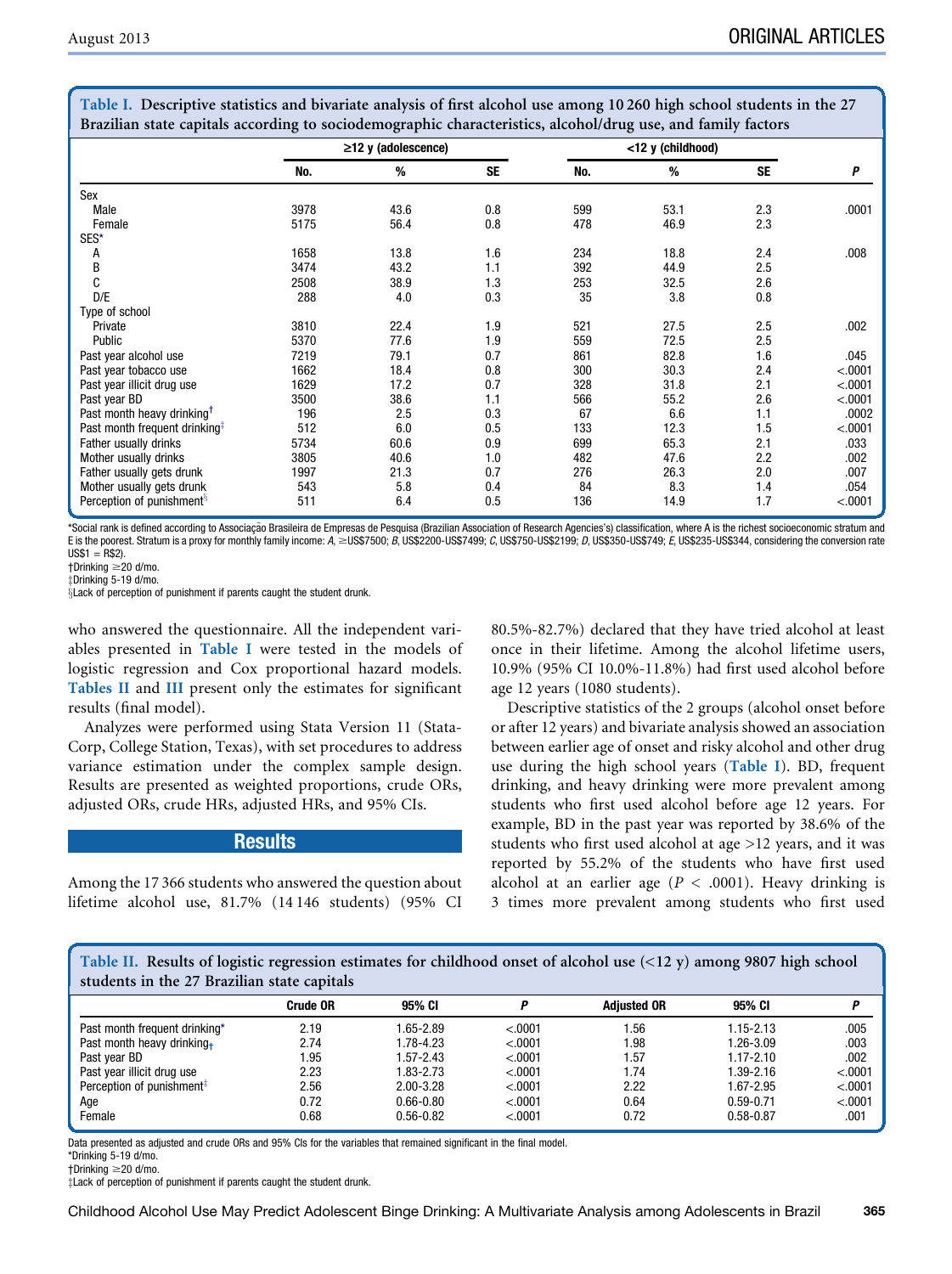| alcohol use (10 260 students)          |                 |               |          |                    |               |         |  |
|----------------------------------------|-----------------|---------------|----------|--------------------|---------------|---------|--|
|                                        | <b>Crude HR</b> | 95% CI        |          | <b>Adiusted HR</b> | 95% CI        | p       |  |
| Tobacco use after alcohol*             | 2.29            | 2.09-2.51     | < .0001  | 1.59               | 1.43-1.77     | < .0001 |  |
| Illicit drug use after alcohol*        | 1.73            | 1.55-1.94     | < .0001  | 1.18               | 1.05-1.32     | .004    |  |
| Past month heavy drinking <sup>†</sup> | 2.48            | 2.26-2.72     | $-.0001$ | 1.32               | 1.19-1.47     | < 0.001 |  |
| Past year alcohol use                  | 4.23            | $3.98 - 4.50$ | < .0001  | 3.41               | $3.17 - 3.67$ | < .0001 |  |
| Past year BD                           | 2.46            | 2.35-2.58     | < .0001  | 1.14               | 1.07-1.20     | < .0001 |  |
| Past year tobacco use                  | 2.16            | $2.04 - 2.29$ | < .0001  | 1.14               | 1.05-1.23     | .001    |  |
| Past year illicit drug use             | 2.00            | 1.88-2.13     | < .0001  | 1.15               | 1.07-1.25     | < .0001 |  |
| Mother usually drinks                  | .56             | 1.48-1.64     | < .0001  | 1.13               | 1.07-1.19     | < .0001 |  |
| <b>SES</b>                             | 0.82            | $0.80 - 0.85$ | < .0001  | 0.93               | $0.90 - 0.97$ | < .0001 |  |
| Private school                         | 1.40            | 1.33-1.47     | < .0001  | 1.13               | 1.07-1.19     | < .0001 |  |

<span id="page-3-0"></span>Table III. Results for survival analysis (Cox proportional hazard model) for drug use patterns according to age of onset of

Data presented as adjusted and crude HRs and 95% CIs for the variables that remained significant in the final model.

\*Age of onset of tobacco/illicit drug use is higher than age of onset of alcohol use.

 $\dagger$ Drinking  $\geq$ 20 d/mo.

alcohol before age 12 years. Parental alcohol consumption and BD were associated with the age of onset of alcohol use of the students.

Using logistic regression, high school students with a lack of perception of possible punishment by parents (if the student was caught drunk) were 2.2 times more likely to have first used alcohol during childhood (before age 12 years). Adolescents who first used alcohol during childhood were more likely to engage in BD, to have a heavy pattern of alcohol use, and to have recently used illegal drugs ([Table II](#page-2-0)). Girls were 30% less likely to initiate alcohol use during childhood.

Cox proportional hazard models showed that students with an earlier age of onset were more likely to have used alcohol, tobacco, and any illegal drug in the past year. BD and heavy drinking were associated with early age of onset of alcohol. Students attending private schools seem to have an earlier age of alcohol onset. The earlier age of onset is also true for students who have mothers who drink.

### **Discussion**

This study indicates that the earlier the onset of alcohol use, the higher is the risk of alcohol misuse (eg, BD and heavy drinking) and other drug use during adolescence. Maternal drinking, private school attendance, and the lack of perception of the possibility of being punished for drunkenness were associated an early onset of alcohol use.

Before detailed discussion of our findings, a few limitations should be mentioned. Due to the fact that a selfreport questionnaire was used, the questions were subject to interpretation by the participants. However, the anonymous nature of the survey and the absence of a teacher in the classroom should help promote response validity. Also, the question about a fictitious drug allowed us to drop the questionnaires with proved bias information. Some degree of nonparticipation (especially because of absence on the day of the survey) and missing data excluded some students from the analysis. However, the levels of participation were larger than those obtained in the US Monitoring the Future study, $34$  considering that almost all the students who were

invited agreed to participate in the study. Also, because it is a retrospective survey, we must consider the problems associated with recall bias. Nevertheless, because the participants were still adolescents, the first use of alcohol was fairly recent. Another limitation is the inability to evaluate regular and moderate alcohol use due to limited data on alcohol doses consumed per day.

Recent literature suggests some explanations for early age of onset of alcohol use and later harm. However, they are usually grounded in data in which alcohol harmful outcomes are measured in adulthood, especially concerning alcohol dependence. In our study we focused on early harm, such as BD, heavy drinking, and illicit drug use during adolescence, that leads the adolescent to immediate negative effects such as unprotected sex (unwanted pregnancy and contamination by sexually transmitted diseases and/or human immunodeficiency virus infection), episodes of violence, traffic accidents, suicide, and loss of consciousness.[35](#page-5-0)

In Canada, DeWit et al<sup>[36](#page-5-0)</sup> found a similar association of early use of alcohol and later harm. Adults who first tried alcohol at age 11 or 12 years were the most likely to exhibit alcohol abuse or dependence during adulthood. In Europe, according to Stolle et al, $3$  adolescents who begun to engage in BD before age 15 years are 4 times more likely to develop alcohol dependence compared with those who first engaged in BD at age  $\geq$ 20 years.

It seems that alcohol use during childhood disrupts many social learning and cognitive processes that would determine adequate social and cognitive functioning in later life.<sup>[37](#page-5-0)</sup> However, it is not the only explanation for the association between early age of onset of alcohol use and the development of alcohol problems. According to Hawkins et  $al<sub>1</sub><sup>38</sup>$  $al<sub>1</sub><sup>38</sup>$  $al<sub>1</sub><sup>38</sup>$ early age of onset of alcohol use might be the expression of some childhood condition such as a psychiatric disorder or inappropriate family behavior, and these events might be causally related to the manifestation of later alcohol problems.

Corroborating this last hypothesis, a review of the literature on the biopsychosocial aspects of alcohol dependence indicated that risk factors could be identified in early childhood.[39](#page-5-0) The author asserts that children with low levels of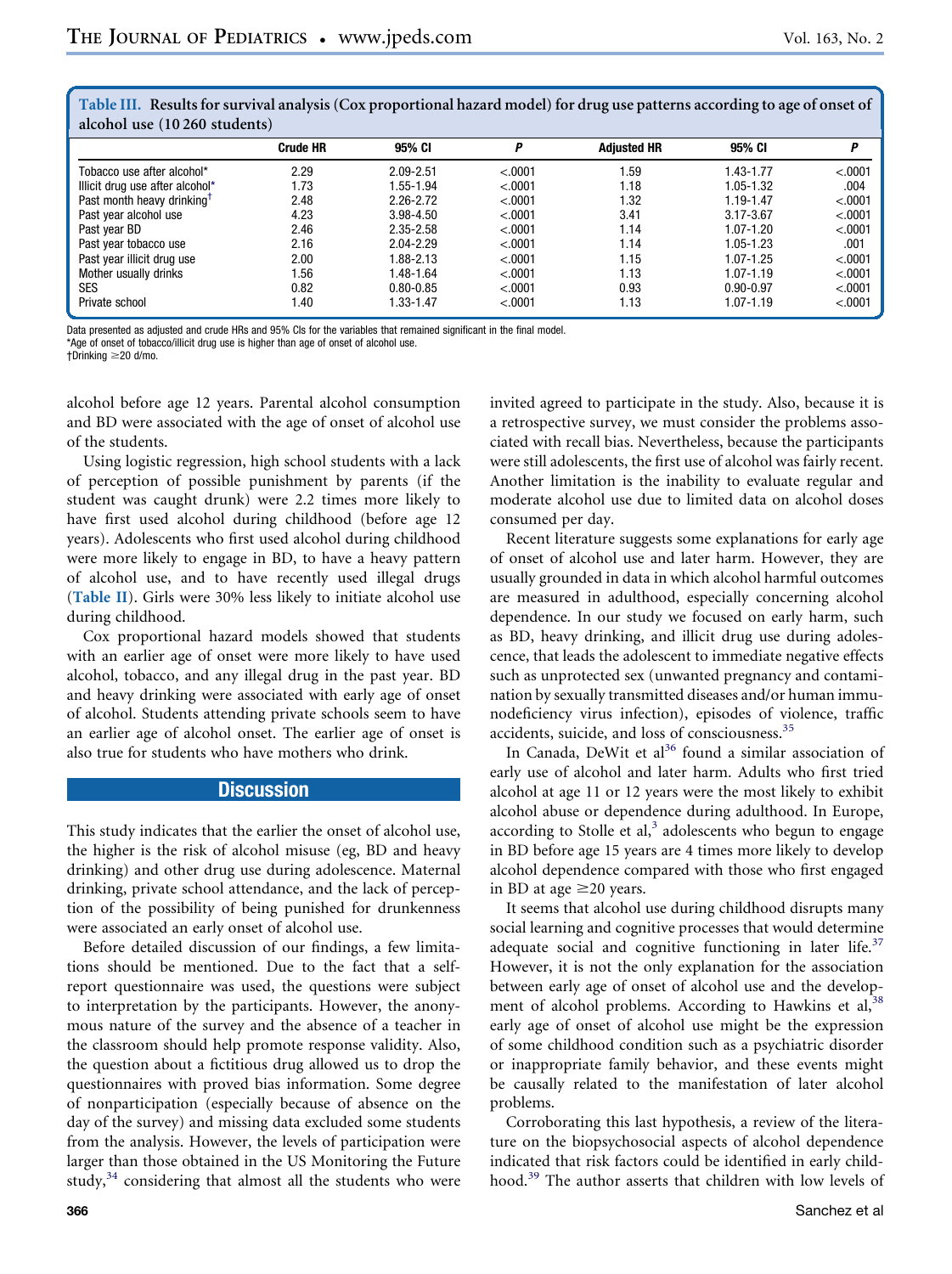<span id="page-4-0"></span>harm-avoidance behavior and high level of novelty-seeking behavior are more likely to develop alcohol-related problems, such as BD, during adolescence. In addition, these young children, who are potentially at risk for alcohol abuse, are more active, more impatient, and more aggressive than are low-risk children.<sup>[39](#page-5-0)</sup>

Besides the association between BD and age of onset of alcohol, it is important to note that heavy drinking was associated with early age of onset of alcohol in both the regression analysis and Cox model. Although heavy drinking is not as prevalent as BD in this sample, it seems to be more harmful than adolescent BD. According to a national household survey among adolescents in the US, teenagers who were heavy drinkers were more likely than those who drank less often and who engaged in BD to be involved in criminal behaviors, aggressive behaviors (eg, threatening to hurt people, physically attacking people, destroying property), and a wide range of delinquent behaviors (eg, running away from home, cutting classes or school). There is an association between frequency and quantity of alcohol monthly use with delin-quent and aggressive behaviors.<sup>[12](#page-5-0)</sup> Other studies also point to adolescent heavy drinking in this age group as a trigger for impulsive behavior, especially in boys. This type of behavior affects not only the daily life of the teenager but decisions for their adult lives, including future career and forming a family.<sup>[40](#page-5-0)</sup>

Unfortunately, although the association between early age of onset of alcohol use and future harm is not new,<sup>[41](#page-5-0)</sup> the investigations of the effect of age at first alcohol use on the development of alcohol problems have been limited in several aspects. One limitation is the failure to control for the confounding influence of parents' drinking behavior. It is expected that parents who drink are more tolerant of their children's alcohol initiation and create a home environment that promotes alcohol availability.

In this sense, an important innovation in our study is the inclusion of parental alcohol drinking behavior in the hazard models. Besides age of first alcohol use being a powerful predictor of progression to alcohol-related harm and illicit drug use, our analysis shows that it is independently associated with maternal drinking behavior and with the adolescent perception of punishment of being drunk.

Results of the present study reinforce the role of parents in relation to their children's alcohol use, both by the lack of clear rules against alcohol use during childhood and adolescence and by the example given at home, especially by the mother.

A cohort study conducted in the US showed that family can be a risk factor for early alcohol onset, whether by providing alcohol directly to their child or by just having it accessible in their house. Students who took alcohol from home were 5 times more likely to have recently engaged in  $BD$ <sup>[26](#page-5-0)</sup> On the other hand, Stoolmiller et  $al<sup>42</sup>$  $al<sup>42</sup>$  $al<sup>42</sup>$  suggested that the family can be protective by limiting the onset of alcohol use, by keeping alcohol at home in a safe place and by not drinking frequently. However, it is important to note that data on the role of direct provision of alcohol by family and its associa-

tion with youth drinking behavior have not produced consis-tent findings.<sup>[43](#page-5-0)</sup>

Numerous approaches have been developed to prevent underage drinking and studied. Some strategies try to involve the adolescents' families in the prevention programs. We suggest a number of possible interventions, including the interruption of parent's drunkenness behavior and permissiveness of their children's drunkenness. Parents' warnings and clear rules stating their disagreement about drinking would be a protective factor against BD among adolescents. Other approaches are school-based ones, involving curricula targeted at preventing alcohol, tobacco, and other drug use, or extracurricular based, offering activities outside of school in the form of social or life skills training or alternative activities. Public policy strategies, such as an increase in the minimum legal drinking age  $(\geq 21$  years), a restriction of the commercial and social access of adolescents to alcohol, and a reduction in the economic availability of alcohol by increasing pricing and taxation, have shown efficacy in preventing underage drinking and alcohol-related harm in other coun-tries<sup>[44](#page-5-0)</sup> and could be beneficial if incorporated into the Brazilian scenario, where they have never been tested. Among those most-studied alcohol control measures relevant to underage youth is the establishment of the minimum legal drinking age at 21 years. Many longitudinal studies have shown that a minimum legal drinking age of 21 is effective in reducing alcohol consumption and traffic crashes among 18- to 20-year-olds, with reductions in other problems, such as alcohol-related suicide and vandalism among underage youth.[45](#page-5-0)

Future research involving longitudinal data is required to test pathways among childhood alcohol use, parental drinking behavior, and BD in adolescence.  $\blacksquare$ 

Reprint requests: Zila M. Sanchez, MSc, PhD, Universidade Federal de São Paulo, Rua Borges Lagoa, 1341/1° andar, São Paulo, São Paulo, Brazil. E-mail: [zila.sanchez@gmail.com](mailto:zila.sanchez@gmail.com) or [zila.sanchez@unifesp.br](mailto:zila.sanchez@unifesp.br)

## References

- 1. Assanangkornchai S, Mukthong A, Intanont T. Prevalence and patterns of alcohol consumption and health-risk behaviors among high school students in Thailand. Alcohol Clin Exp Res 2009;33:2037-46.
- 2. Viner R, Taylor B. Adult outcomes of binge drinking in adolescence: findings from a UK national birth cohort. J Epidemiol Community Health 2007;61:902-7.
- 3. Stolle M, Sack PM, Thomasius R. Binge drinking in childhood and adolescence: epidemiology, consequences, and interventions. Dtsch Arztebl Int 2009;106:323-8.
- 4. Svensson M, Hagquist C. Adolescents alcohol-use and economic conditions: a multilevel analysis of data from a period with big economic changes. Eur J Health Econ 2010;11:533-41.
- 5. Sanchez ZM, Martins SS, Opaleye ES, Moura YG, Locatelli DP, Noto AR. Social factors associated to binge drinking: a cross-sectional survey among Brazilian students in private high schools. BMC Public Health 2011;11:201.
- 6. Stueve A, O'Donnell LN. Early alcohol initiation and subsequent sexual and alcohol risk behaviors among urban youths. Am J Public Health 2005;95:887-93.

Submitted for publication Aug 10, 2012; last revision received Dec 11, 2012; accepted Jan 10, 2013.